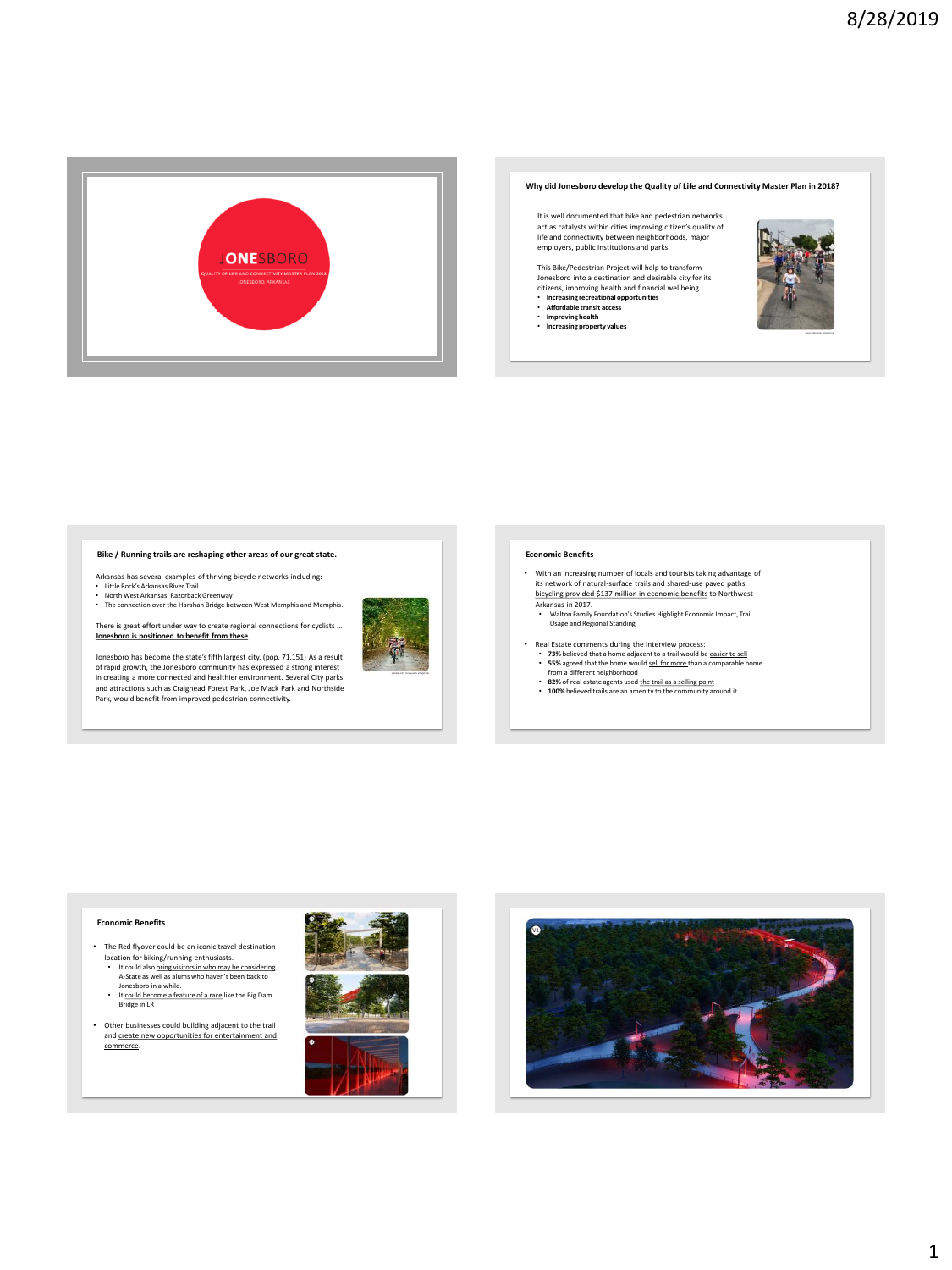# **Recruitment and Retention of Talent**

- Jonesboro has an extremely low unemployment rate, which makes
	-
	- recruiting a challenge.<br>
	Need a community that can <u>attractfamilies for our K-12 schools</u>.<br>
	Need to be able to a<u>ttractfaulents to Arkansas State University.</u><br>
	Nytrol has over 1200 employees and we are always looking
	-
- It isn't just about recruitment, but retention. Unfortunately, Hytrol and others have stories where we hire someone from St. Louis or Dallas and they stayed just long enough to be trained.



 $\mathbf{v}$  $\widehat{\mathbf{V}}$ 

#### **Connecting People Safely**

- If you have been to Craighead Forest Park lately and you knew what it looked like before the <u>upgrading of the trails</u>, you can<br>easily relate the <u>impact of trails on the physical activity</u>. • With our community growing and our plans to continue to grow, Craighead cannot be the only trails for our city.
- "Memphis discovered a 6,000% increase in average daily cyclist after bike lane installation at one particular intersection." • Nicholas Oyler, Memphis Bikeway and Pedestrian Manager



# **Opportunities for Entertainment / Health**

- "…every \$1 investment in trails for physical activity led to \$2.94 in direct medical benefit." A cost-benefit analysis of physical activity using bike/pedestrian trails, Univ. of Illinois
- "Northwest Arkansas has become home to nearly a dozen annual trails events and races that bring regional and national participants, contributing to the tourism economy."
- [www.bikenwa.org](http://www.bikenwa.org/), [www.visitbetonville.com,](http://www.visitbetonville.com/) [www.rogerscyclingfestival.com,](http://www.rogerscyclingfestival.com/) [www.fayetteville-ar.com](http://www.fayetteville-ar.com/)







|                                | Phase 4 PRASS FOUR (Year 7 + 14)<br>During the phasing design process, logistics as well as priority scoring for all corridors were taken<br>into account. The Active Transit Priority Scoring data results showed that the Downtown Hub had |                            |
|--------------------------------|----------------------------------------------------------------------------------------------------------------------------------------------------------------------------------------------------------------------------------------------|----------------------------|
|                                | the highest prioritization score. The Downtown Hub is an important aspect of the plan.                                                                                                                                                       |                            |
|                                | PHASE ONE (Year 1+2)                                                                                                                                                                                                                         |                            |
|                                | ASTATE LINK:<br>Northside TRAIL:                                                                                                                                                                                                             | \$6,457,125<br>\$1,130,450 |
| YEAR 7-30: TURTLE CREEK TRACK  | Red Wolf Way NE Segment:                                                                                                                                                                                                                     | \$7,105,993                |
|                                | Total for Phase ONE = \$14,693,468                                                                                                                                                                                                           |                            |
|                                |                                                                                                                                                                                                                                              |                            |
|                                | PHASE TWO (Year 3+4)<br>Joe Mack LINE:                                                                                                                                                                                                       | \$2,986,375                |
|                                | Red Wolf Way NW Seament                                                                                                                                                                                                                      | \$3,552.947                |
|                                | Total for Phane TWO = \$6,539,322                                                                                                                                                                                                            |                            |
| + RED WOUF WAY SE SEDWENT A    | PHASE THREE (Year 5 + 6)                                                                                                                                                                                                                     |                            |
|                                | Craighead Forest PATH:<br>Red Wolf Way SW Segment                                                                                                                                                                                            | \$8,575,875<br>\$7,105,893 |
|                                |                                                                                                                                                                                                                                              |                            |
|                                | Total for Phase THREE - \$15,681,768                                                                                                                                                                                                         |                            |
|                                | PHASE FOUR (Year 7 + 10)                                                                                                                                                                                                                     |                            |
|                                | Turtle Creek TRACK:                                                                                                                                                                                                                          | \$954.250                  |
|                                | Red Wolf Way SE Segment A<br>Red Wolf Way SE Segment B                                                                                                                                                                                       | \$1,552,946<br>\$1,552,946 |
| + RED VIOLE VIAY SE SEDVIENT & |                                                                                                                                                                                                                                              |                            |
|                                | Total for Phase FOUR - \$8,060,142                                                                                                                                                                                                           |                            |
|                                | TOTAL PROJECT COST:                                                                                                                                                                                                                          | \$44,974,700               |